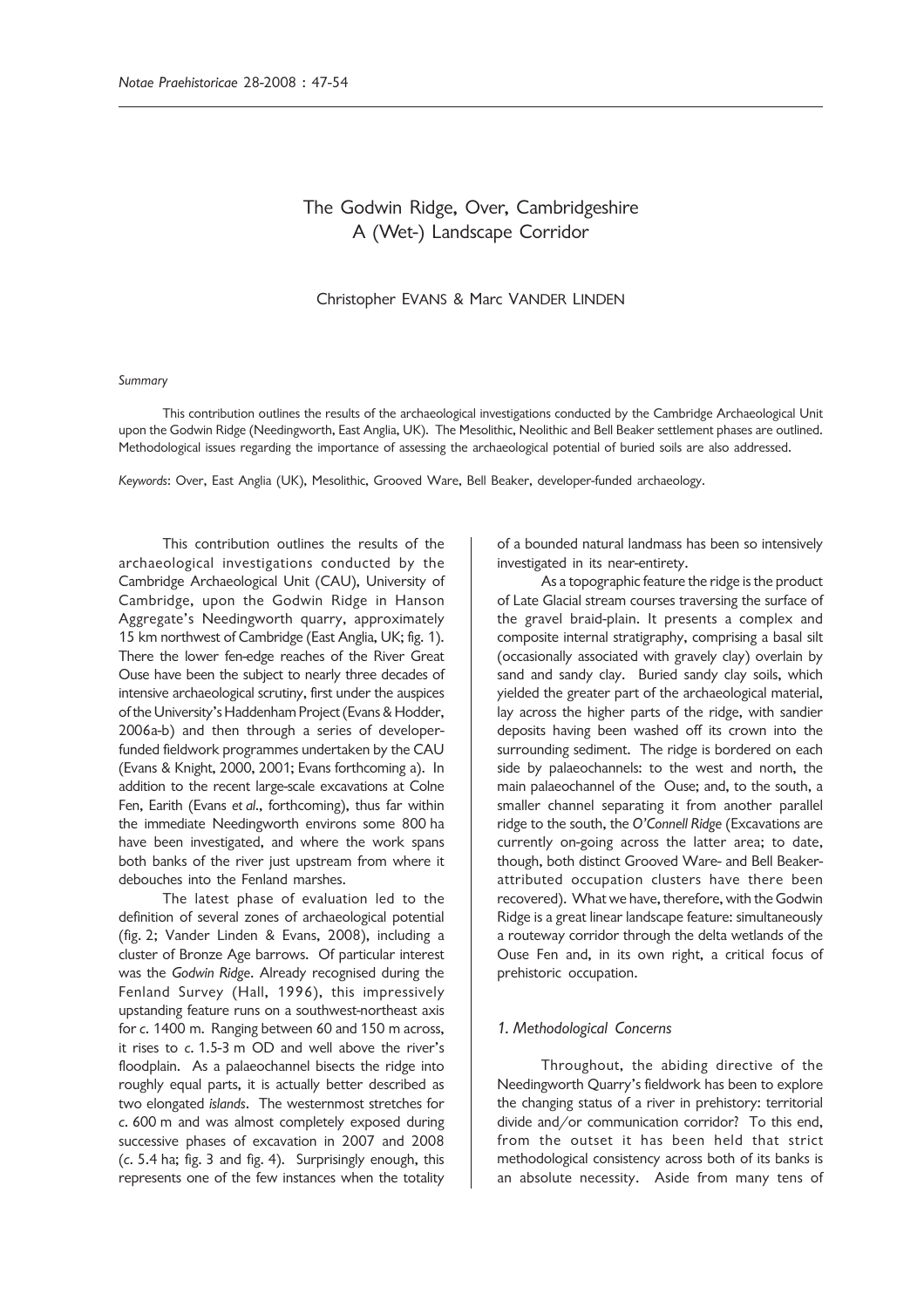

Fig. 1 — The Over landscape (Cambridgeshire, UK) and its environs.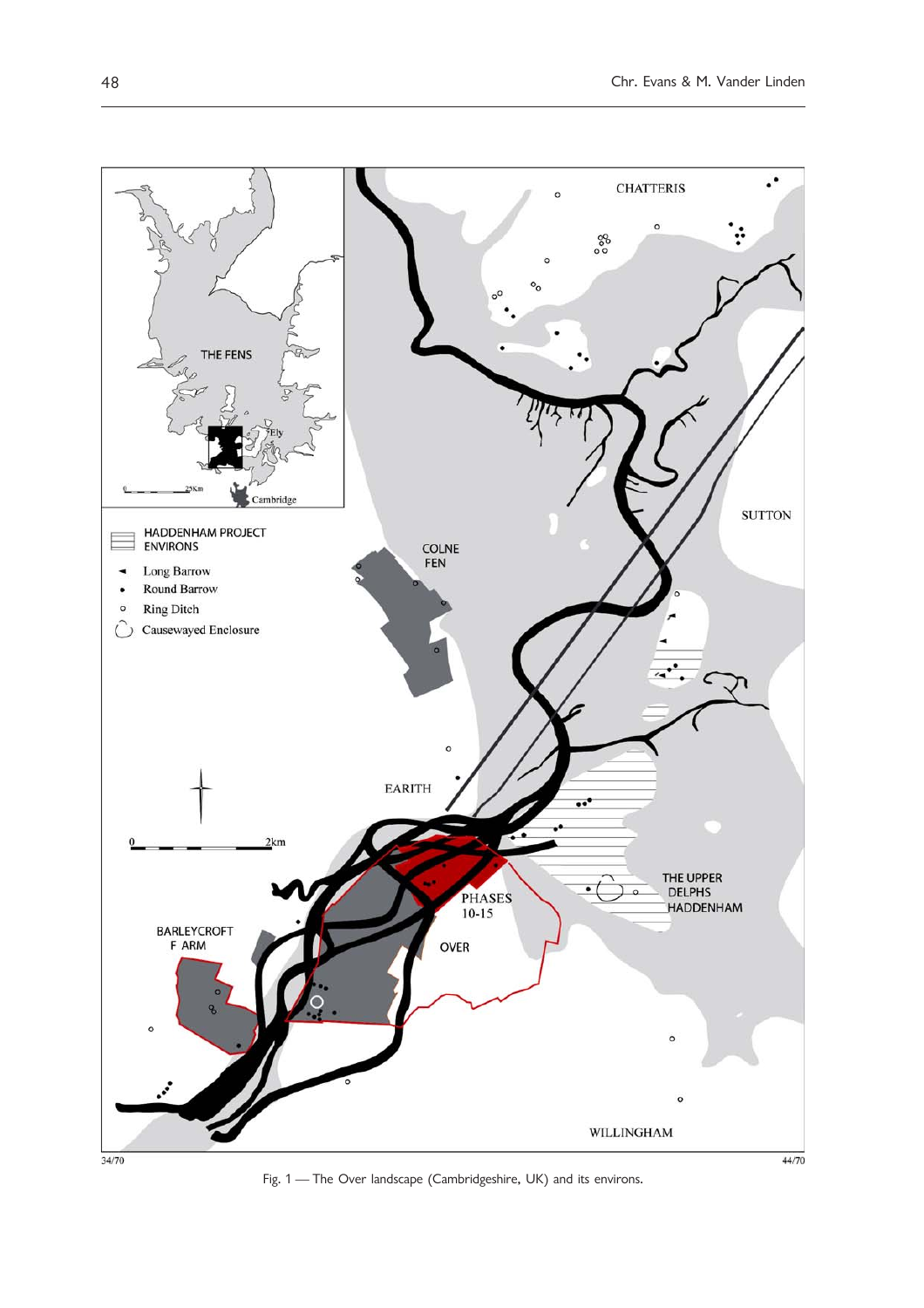kilometres of evaluation trenching, this has involved hundreds of test pit-derived standard samples from its buried soil layers to appraise finds densities, and which now together contribute to an unparalleled mapping of its palaeo-topography, overlain by plotting of differential artefact distributions on a truly grand scale.

Amid the many monuments that dot the alluvium- and peat-submerged landscape, these techniques have proven successful in the discovery in a wide range of *open* Neolithic occupation clusters (see Evans *et al*., 1999; Garrow, 2006 for overview) and, also, widespread Bronze Age fieldsystems and settlements (Evans & Knight, 2000, 2001; Bradley 2007: fig. 4.14; Yates, 2007: 91-2, fig. 10.4). Vast area-stripping is usually not an option as its deeply buried terraces often have up to 1-3.00 m overburden cover and site-exposure normally requires two stages: first down to the buried soil horizons (which are duly sample-tested) and then, again, down to the gravel terrace levels where features are generally visible. The trick, therefore, is how to tease-out and distinguish just what constitutes 'sites' of different periods; it is understood that 'off-site' landscape-usage and settlements *per se* constitute a gradient of activity (i.e. no site is an 'island') and, accordingly, methodologies must be employed that allow for an 'enfolding' or intermeshing of site-excavation and landscapeevaluation fieldwork stages (see also Gdaniec *et al*., 2008 for a comparable application of these methodologies across another Fenland prehistoric landscape).

Following the established procedures, the thrust of the Godwin Ridge's excavation was, therefore, primarily directed towards the systematic sampling of the alluvium-sealed buried soil. This was achieved by the hand-digging of some 500  $\times$  1 m<sup>2</sup> test pits; organised in successive phases, the results of each conditioning the next. The first phase saw the digging of test pits every 20 m, with all deposits being sieved through a 5 mm mesh. On the basis of the density of finds (flint and ceramics), further sampling tiers of every 10 m and, then, every 5 m were locally imple-mented to delineate



Fig. 2 — *Godwin Ridge* complex, Over (Cambridgeshire, UK) : results of the 2007 archaeological evaluations in the Needingworth/Over quarry, with indications of the samples of buried soil and of the zones proposed for further archaeological investigation. The grey shades correspond to the depth of the underlying Devensian gravels.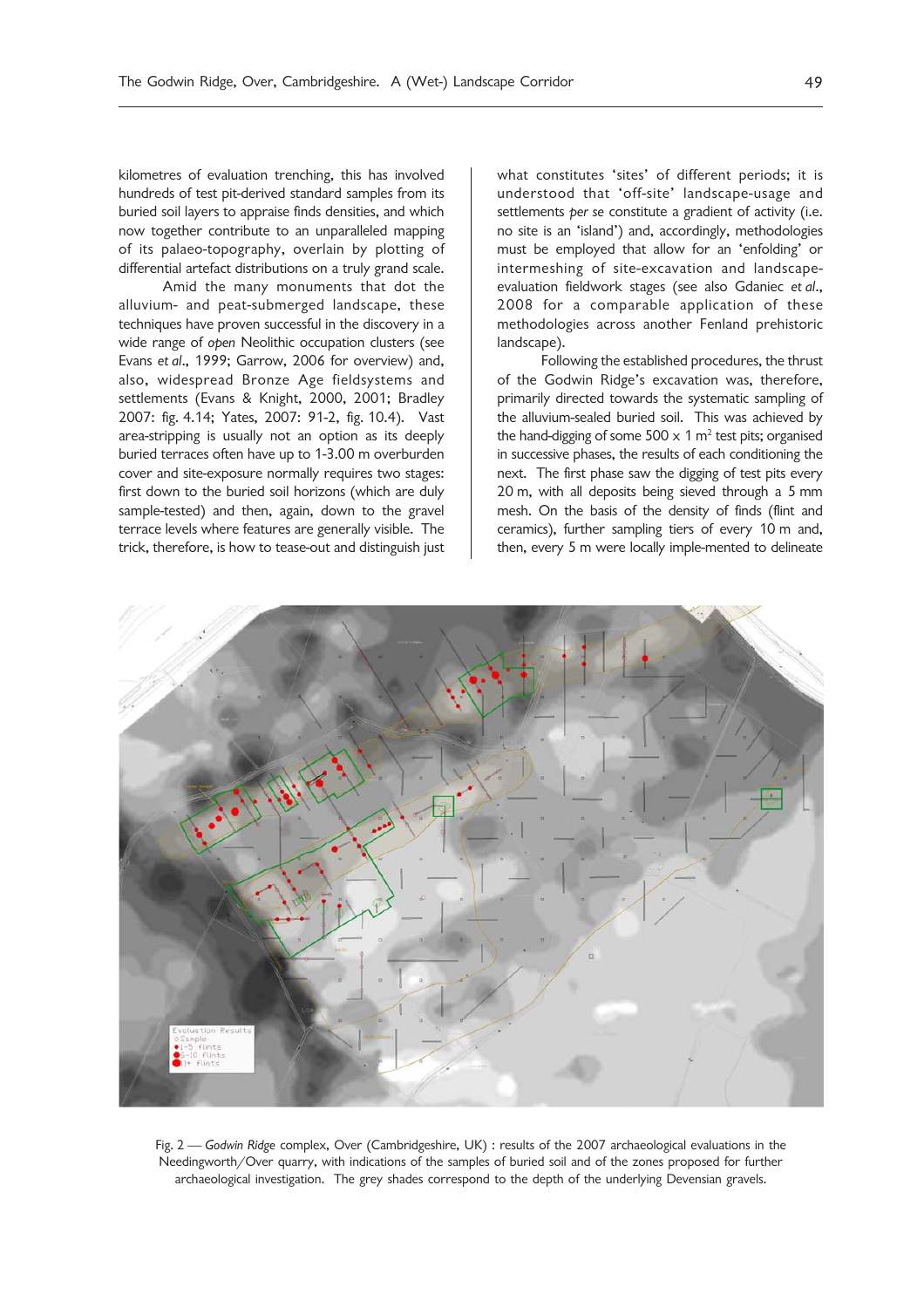

Fig. 3 — 2007 and 2008 archaeological investigations in the Needingworth/Over quarry.

higher density artefact scatters. Five such areas were thus defined and then excavated by chequerboard-like test pit arrangements (fig. 5):

- 1. The first corresponded to the top of the ridge at its south-western end, where high magnetic susceptibility survey showed an intense signal; a total of 40 test pits were there excavated.
- 2. The second and third areas were located on the southern slope of the ridge, also at its south-western edge, where the sampling had demonstrated finds densities exceeding 100 and 200 flints per metre respectively. A total of 112 test pits were deployed across both areas and, together with the next swathe, these yielded a major Mesolithic flint assemblage (see below).
- 3. A fourth concentration lay immediately east of the latter two and was just separated from them by a modern drainage ditch; there, a total of 53 test pits were dug.
- 4. Finally, 16 tests pits were excavated towards the centre of the ridge, where a high quantity of pottery had been recovered.

For logistical reasons no sieving was undertaken at these later stages. However, in order to maximise finds retrieval it was decided to completely excavate three further 'blocks' of buried soil where the sampling had demonstrated substantial buried soil finds densities; these covered, in total, 195  $m^2$ . In addition, a series of transects were dug across washed sand deposits bordering the ridge's northern and southern sides in order to clarify the relationship between the sand ridge and the surrounding palaeochannels.

Only after these extensive phases of sampling was the rest of the buried soil stripped using a mechanical digger to expose the surface of the non-altered sand and to identify cut features; the latter were then entirely excavated and sampled for environmental analyses.

The outcome of this ambitious excavation policy is that the ridge-area yielded some 60,000 finds. However, only approximately a quarter of these derived from its cut features, with the bulk otherwise all coming from the buried soil and the water-washed deposits; factoring for the site's sample-ratio, it is estimated that the ridge's sub-soils would have held, in total, of some 1.4 million finds.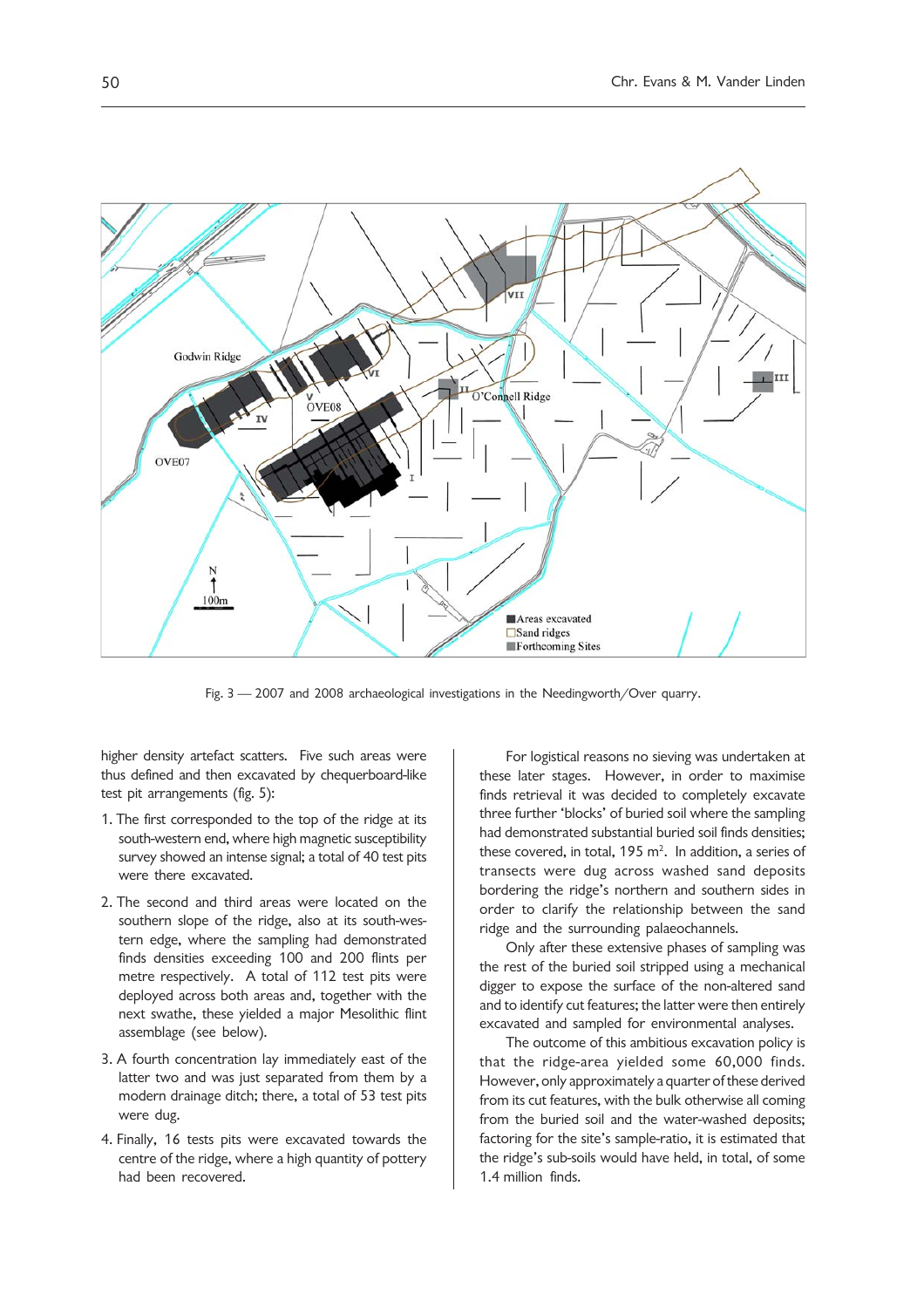

Fig. 4 — Aerial photograph of the archaeological investigations in the Needingworth/Over quarry (June 2008).

## *2. A Ridgeway Palimpsest*

The exceptional preservation of the ridge's buried soil provided a palimpsest of its numerous 'use-horizons' from the Mesolithic onwards and, of which, there is only scope here to briefly list those findings attributable to the Mesolithic, Neolithic and Bell Beaker periods (which belongs to the Early Bronze Age in the British terminology).

### *2.1. Mesolithic*

An important flint scatter belonging to the Late Mesolithic has been excavated on the south-western edge of the ridge. This yielded no less than 12,000 flint artefacts. Nearly all the finds derived from the buried soil, with a very minor subset from within the underlying sand that most probably had percolated downward. Because of the nature of the buried soil (and the effects of later agriculture), no clear spatial patterning can be unravelled from this scatter as, for instance, Mesolithic microliths were found in association with Iron Age potsherds.

Lithic analysis suggests that, despite some mixing with later Neolithic and Early Bronze Age elements, the vast majority of this ridge-end assemblage can be assigned to the Late Mesolithic, although an earlier Mesolithic contribution cannot be discounted. The variety of tools (obliquely blunted points, scrapers) and the presence of elements belonging to all phases of the *chaîne opératoire* (preparation flakes, cores, blades, retouched or not) suggests that this assemblage corresponds to episodic usage, reflective of numerous discreet events of varying duration and character.

The remainder of the ridge was otherwise marked by a paucity of Mesolithic elements.

### *2.2. Early Neolithic*

Indications of the Early Neolithic period were sparse. One of the problems rests in the difficulty to disentangle the Early Neolithic industries from the Late Mesolithic material. It is thus possible, if not probable, that a fraction of the Mesolithic scatter incorporates Early Neolithic artefacts. This is reinforced by the discovery of few definitely Neolithic leaf-shaped arrowheads and a handful of diagnostic potsherds. The restricted Early Neolithic presence is further confirmed by the fact that only a single pit can be attributed to this period, and that only tentatively.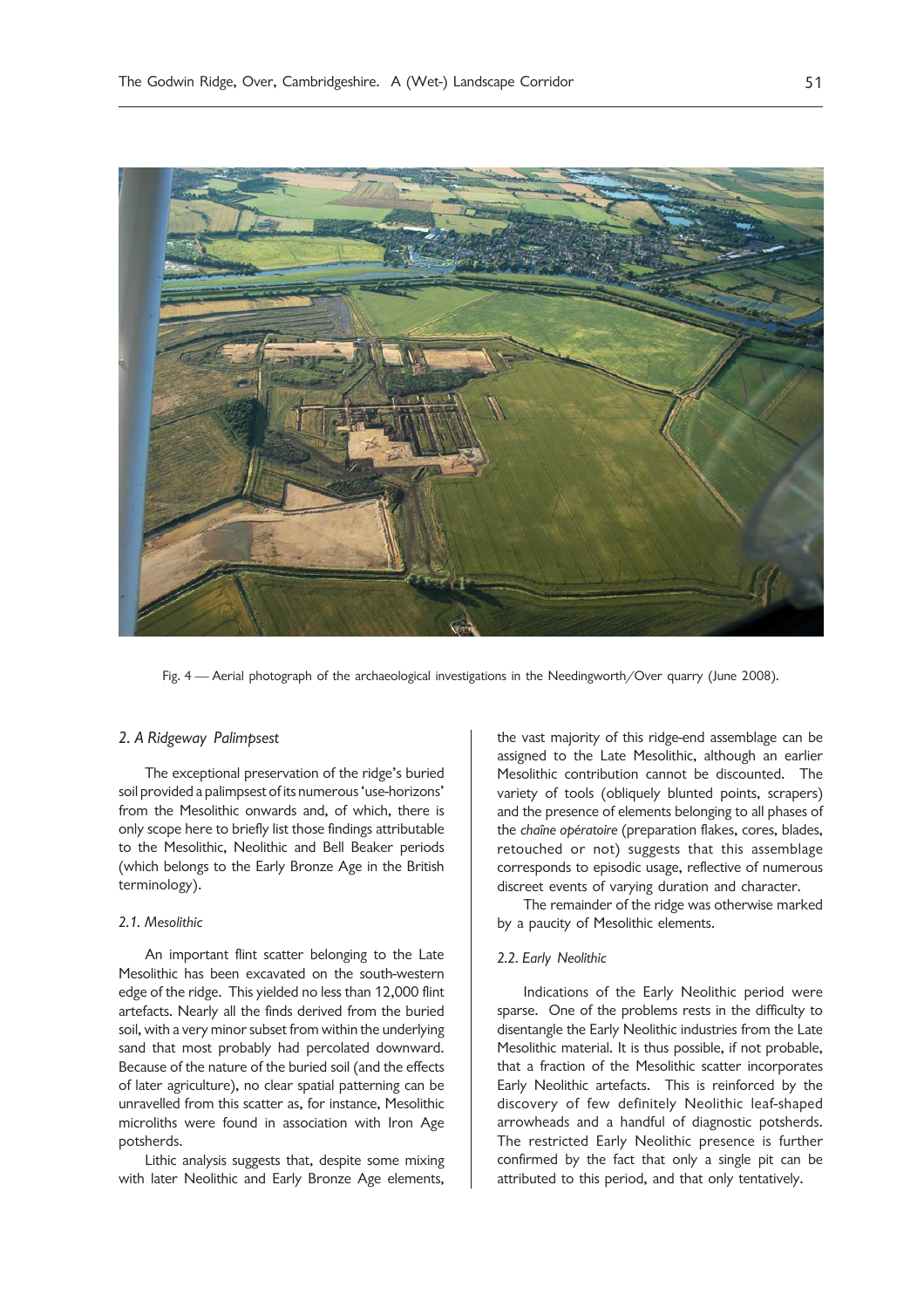

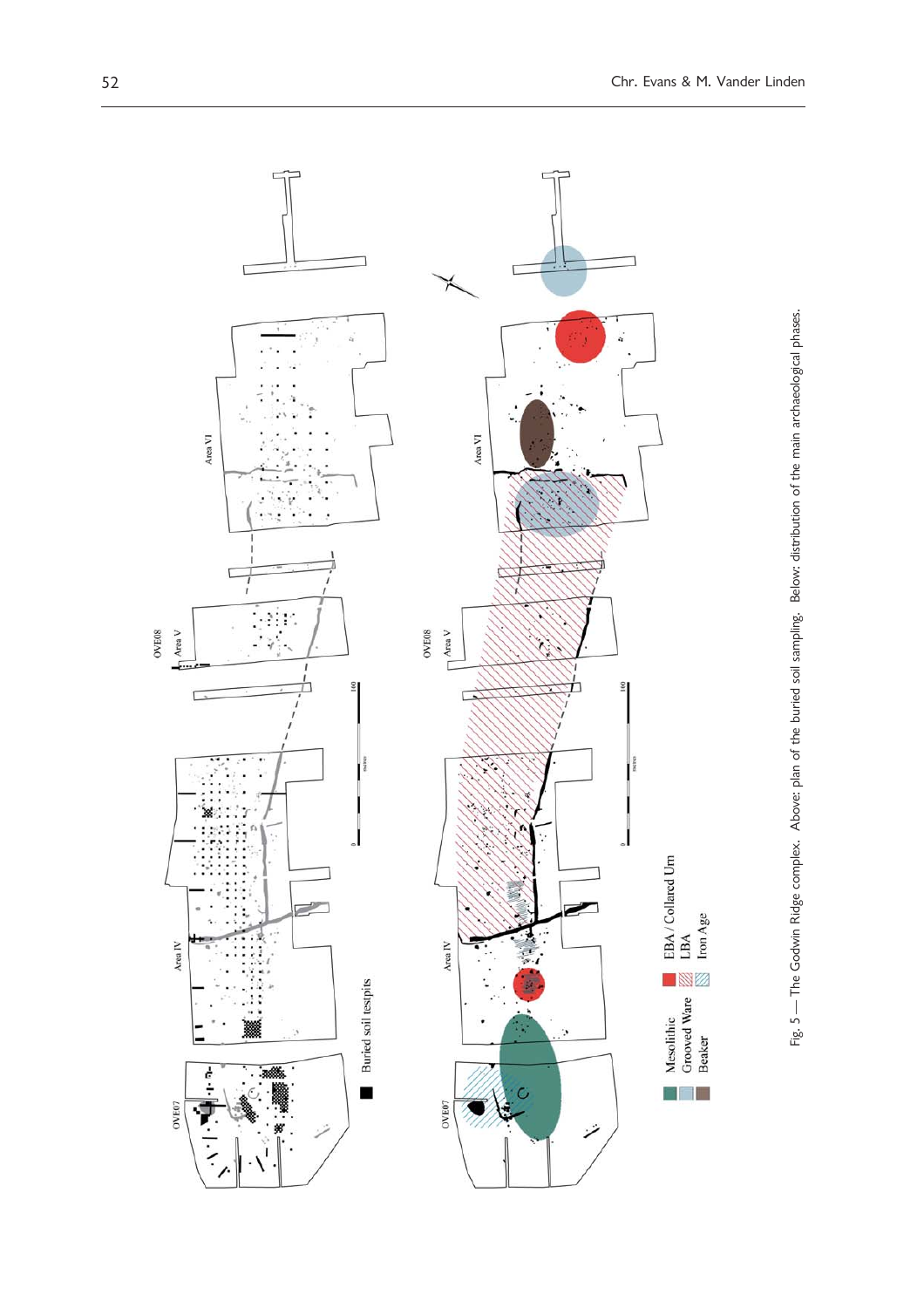### 2.3. *Later Neolithic*

Later Neolithic remains are more substantive, with both transverse and oblique arrowheads recovered. There were, in addition, occurrences of Peterborough Ware, mostly scattered on the south-western end of the ridge, and Grooved Ware, distributed along its length.

This apparent differential distribution between both Later Neolithic ceramic productions is reproduced by the associated features. While the Peterborough Ware within features was consistently residual, several cut features were themselves attributed to the Grooved Ware phase. Of the latter, a cluster of pits located in the eastern half of the ridge is of particular interest, as it recalls similar clusters previously observed in other areas of the Needingworth Quarry (Sites 3, Area B & Site 4, Area D; see Garrow, 2006).

### *2.4. Bell Beaker Phase*

Evidence for the Bell Beaker phenomenon was relatively extensive on the Godwin Ridge, with an assemblage of 16 barbed-and-tanged arrowheads, finds of pottery in the buried soil, as well as from several cut features.

Of these, the most important cluster lies in the eastern half of the ridge where it is at its lowest point. This consisted of three pits, which yielded the remains of several Beakers, including a late Rusticated one. Although no material has been found in them, it is possible that these pits are associated with a series of six postholes 5 m southwards. The latter features defined a small apsidal structure, which bears close comparison with one at the Bell Beaker site on Beacon Hill (Gibson, 1987).

### *3. Conclusions*

Given its immediate landscape situation, the ridge would have provided an ideal locale for the exploitation of its surrounding wetlands. Interestingly enough, though, it also clearly saw arable activity and, as shown on figure 5, the parallel lines of spade-cultivation plots were present along its southern flanks. Themselves truncated by Early Bronze Age occupation features, this evidence of agricultural production is probably attributable to either the ridge's Grooved Ware or Bell Beaker usage (radiocarbon dates and pollen analysis results are still forthcoming).

The archaeological investigations on the Godwin Ridge fully confirmed the archaeological potential of this great geological feature. The intensity of the occupation/usage along its length is extraordinary and attests to the long-term draw and appeal of this feature within the local landscape. Of its many *period-horizons*, the discovery of an extensive Mesolithic scatter is most remarkable given the general paucity of sites of this time in the region. While the Grooved Ware features fit well with previous evidence, the evidence of Bell Beaker occupation, including a roundhouse, is also particularly noteworthy.

The fieldwork further confirmed the known potential of this environmental niche: at the interface between relatively dryland terraces and the fen marshlands. From a methodological point of view, it also demonstrated the importance of taking into consideration buried soils in the appraisal of sites; this component is too often overlooked in developerfunded archaeology, where the extensive stripping of sites – usually with little or no accompanying top-/ buried soil investigation – has become far too commonplace (see Evans, forthcoming b).